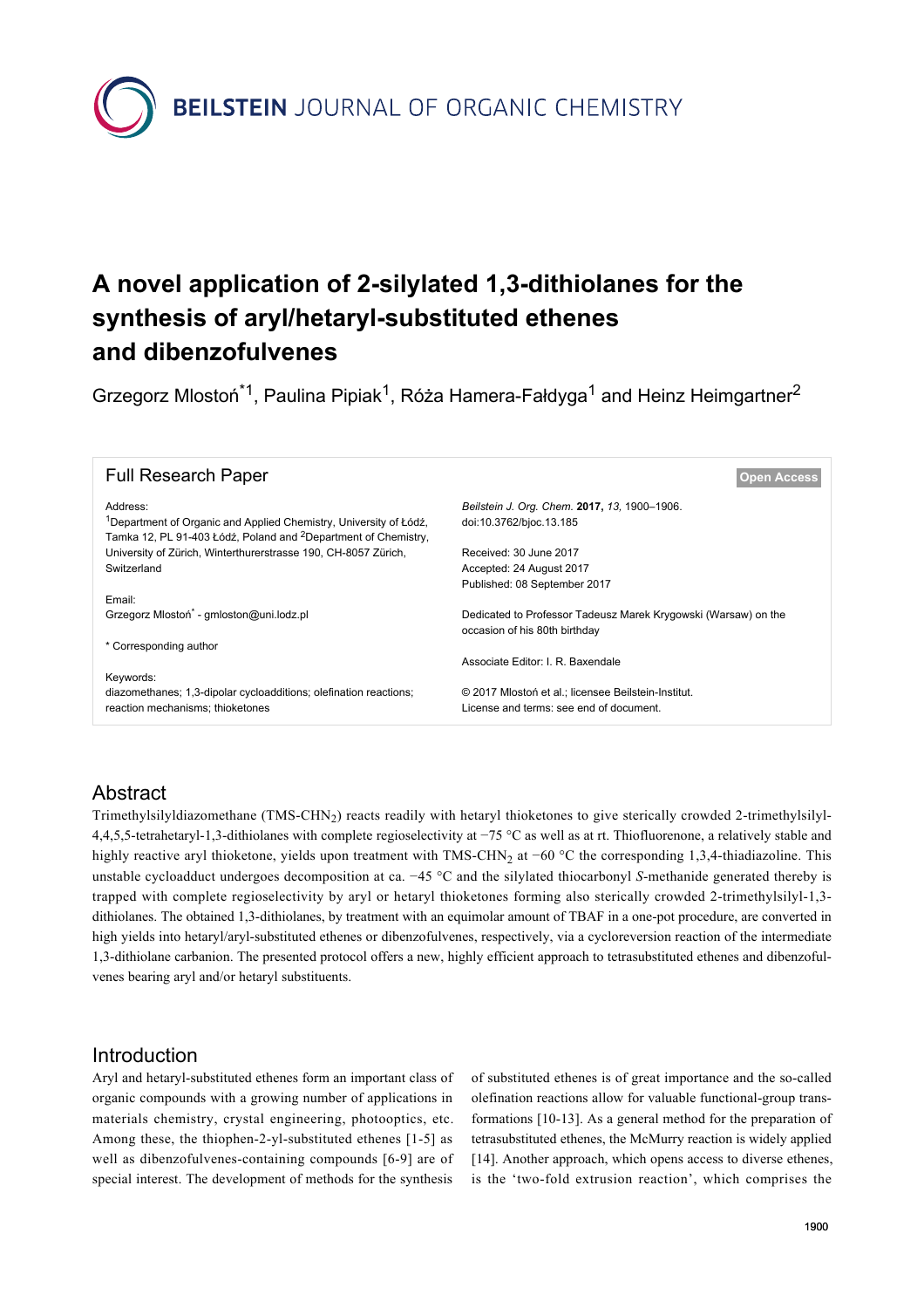$[3 + 2]$ -cycloaddition of a diazo compound with a thiocarbonyl dipolarophile and subsequent elimination of  $N_2$  followed by sulfur extrusion [\[15-17\]](#page-6-2).

In our continuing studies on  $[3 + 2]$ -cycloadditions with thioketones and diazo compounds, we turned our attention to hetaryl thioketones [\[18\]](#page-6-3). It turned out that the presence of the hetaryl groups strongly influences the reactivity of these dipolarophiles in reactions with diazomethane  $(CH_2N_2,$  Schönberg reaction) [\[19-21\]](#page-6-4). For example, in contrast to thiobenzophenone (**1a**), phenyl selenophen-2-yl thioketone (**1b**) does not form the corresponding 2,5-dihydro-1,3,4-thiadiazole of type **2**, and even at  $-70$  °C spontaneous elimination of N<sub>2</sub> was observed. As products of this reaction, dimer **4** of the intermediate thiocarbonyl *S-*methanide **3** and the sterically crowded 4,4,5,5-tetraaryl-1,3 dithiolane **5** were obtained ([Scheme 1](#page-1-0)) [\[20\]](#page-6-5). The formation of both products was rationalized by the assumption that the in situ formed **3a** reacts as a delocalized diradical species.

In a recent publication, similar reactions of TMS-CHN<sub>2</sub> with 1a and some dihetaryl thioketones, e.g., **1d** and **1e**, were reported [\[22\].](#page-6-6) In contrast to  $CH<sub>2</sub>N<sub>2</sub>$ , TMS-CHN<sub>2</sub> reacted with thiobenzophenone (**1a**) with evolution of N<sub>2</sub> even at  $-75$  °C and led to a mixture of 4,4,5,5-tetraphenyl-1,3-dithiolane **6a** and 2,2,3,3 tetraphenyl-1,4-dithiane **7** ([Scheme 2\)](#page-1-1). This result demonstrated that TMS-CHN<sub>2</sub> does not form a stable  $[3 + 2]$ -cycloadduct with **1a**, but, in analogy to **1b** in the reaction with  $CH<sub>2</sub>N<sub>2</sub>$ , spontaneous elimination of N<sub>2</sub> takes place. In another study, we described a different behaviour of thiofluorenone (**1c**), which reacted with TMS-CHN<sub>2</sub> at −60 °C to yield the expected [3 + 2]-cycloadduct **8**, which only at ca. −40 °C extruded N<sup>2</sup> [\[23\]](#page-6-7).

The goal of the present study was the preparation of a series of 2-trimethylsilyl-1,3-dithiolanes of type **6**, which, after desilylation, should be applied for nucleophilic additions of the 1,3 dithiolane anion with some electrophilic agents. An analogous

<span id="page-1-0"></span>

<span id="page-1-1"></span>**Scheme 1:** Reactions of diphenyl and phenyl selenophen-2-yl thioketones with diazomethane (CH<sub>2</sub>N<sub>2</sub>; Sel = selenophen-2-yl).

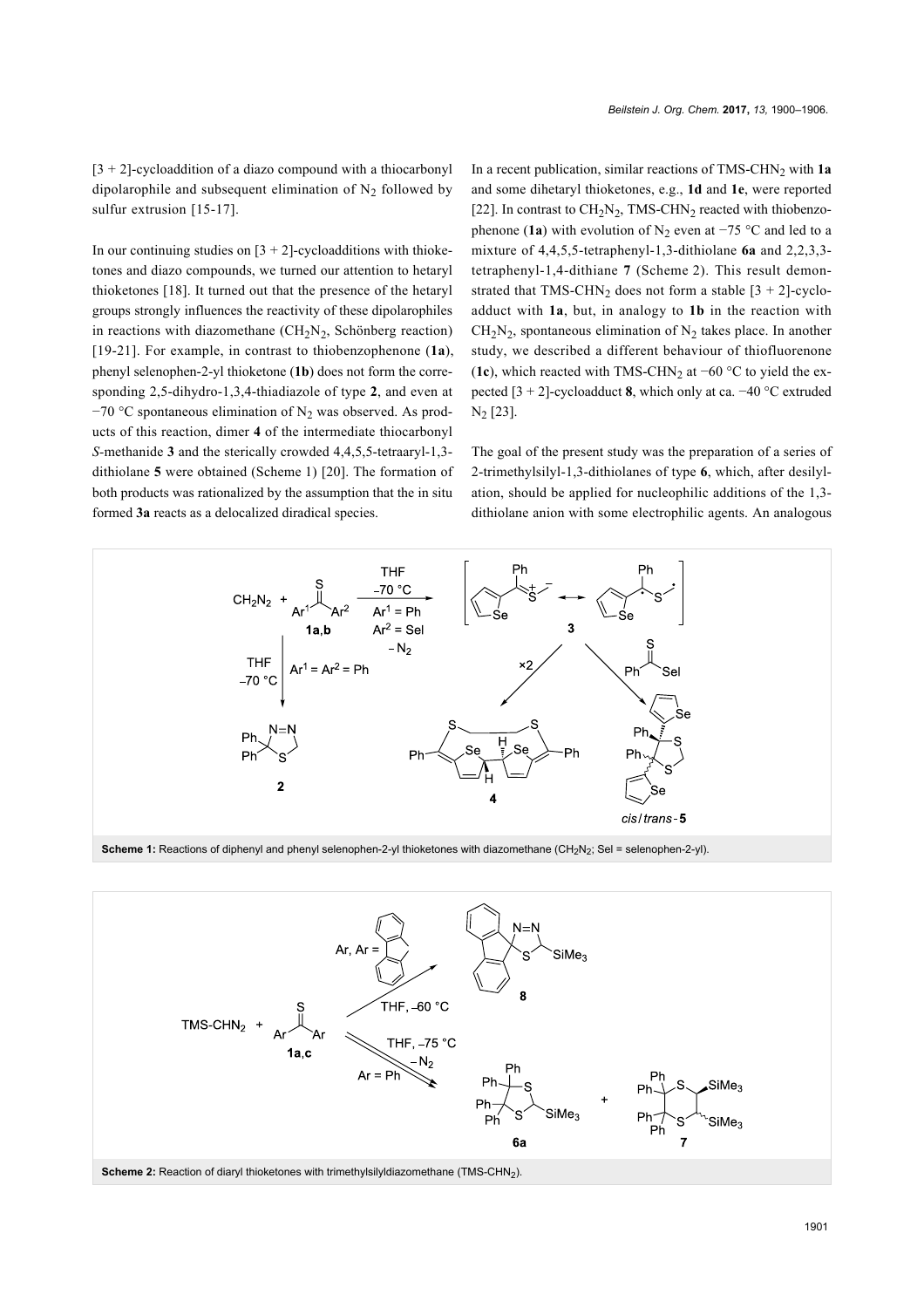sequence of reactions was described earlier for 2-aryl-2-trimethylsilyl-1,3-dithiolanes [\[24,25\]](#page-6-8).

#### Results and Discussion

The earlier described protocol for the reaction of thiobenzophenone  $(1a)$  with TMS-CHN<sub>2</sub> [\[22\]](#page-6-6) has been slightly modified and the reaction was performed at −70 °C using the reagents in a ratio of 3:1. Under these conditions, 1,3-dithiolane **6a** was formed almost exclusively with only traces of 1,4-dithiane **7** as revealed by  ${}^{1}$ H NMR analysis of the crude reaction mixture. Desilylation of **6a** occurred quantitatively and the known tetraphenylethylene (**9a**) [\[26\]](#page-6-9) was obtained in 90% yield.

Two symmetric dihetaryl thioketones, **1d** and **1e**, were reacted with TMS-CHN<sub>2</sub> in THF at  $-75$  °C, and after the spontaneous elimination of  $N_2$ , the sterically crowded 4,4,5,5-tetrahetaryl-1,3-dithiolanes **6b** and **6c**, respectively, were obtained as exclusive products in high yields [\[22\]](#page-6-6). The isolated pure products were treated with equimolar amounts of TBAF in THF at room temperature and the progress of the reaction was monitored by TLC. After ca. 1 h, the crude reaction mixtures obtained after aqueous work-up were analysed by  ${}^{1}H$  NMR spectroscopy. Unexpectedly, in both cases, only signals of hetaryl rings were observed. The 13C NMR spectra allowed to identify both products as tetrasubstituted ethenes **9b**,**c** ([Scheme 3,](#page-2-1) [Table 1](#page-2-0)). The signals for the ethene C=C atoms appeared at 127.7 and 131.2 ppm, respectively. In addition, the melting point determined for **9b** confirmed its identity with the known tetrakis(thiophen-2-yl)ethene [\[1\]](#page-5-0).

The same products **9b**,**c** were obtained in reactions at 0 °C in comparable yields, when the initially formed 1,3-dithiolanes **6b**,**c**, without isolation, were treated with equimolar amounts of TBAF. Using this protocol, the non-symmetrical thioketones **1b**,**f**,**g** were smoothly converted into the corresponding tetraarylethenes **9d**–**f** ([Table 1\)](#page-2-0). However, in these cases, mixtures of (*Z*)- and (*E*)-isomers were formed and isolated in 65–75% yield. In all cases, the ratio of isomers was calculated to ca. 3:2 ( ${}^{1}$ H NMR); however, the attempted chromatographic separation was unsuccessful.

The results obtained with thiofluorenone (**1c**) prompted us to prepare other 2-trimethylsilylated 1,3-dithiolanes of type **6**, available via  $[3 + 2]$ -cycloaddition of the in situ generated (at ca. −45 °C) silylated thiocarbonyl *S*-methanide **10** with thioketones **1a**,**c,d**,**h** and **i**. The obtained products of type **6**, without isolation, were desilylated at rt to give the expected ethenes **9g**–**k** with a fluorenylidene moiety ([Scheme 4](#page-3-0), [Table 1\)](#page-2-0).

<span id="page-2-1"></span>

Scheme 3: Formation of tetraaryl/hetarylethenes **9** from the reaction of TMS-CHN<sub>2</sub> with diaryl/hetaryl thioketones **1** (for Ar<sup>1</sup>, Ar<sup>2</sup> see [Table 1\)](#page-2-0).

<span id="page-2-0"></span>

| 1 | Ar <sup>1</sup> | Ar <sup>2</sup> | 6    | Ar <sup>1</sup> | Ar <sup>2</sup> | 9 | Ar <sup>1</sup>       | Ar <sup>2</sup> | Yield [%] <sup>b</sup> |
|---|-----------------|-----------------|------|-----------------|-----------------|---|-----------------------|-----------------|------------------------|
| a | Ph              | Ph              |      |                 |                 | a | Ph                    | Ph              | 90                     |
| b | <b>Ph</b>       | Sel             |      |                 |                 |   | <b>Ph</b>             | Sel             | 71                     |
| d | Thi             | Thi             | b[8] | Thi             | Thi             | b | Thi                   | Thi             | 89                     |
| е | Sel             | Sel             | c[8] | Sel             | Sel             | c | Sel                   | Sel             | 87                     |
|   | Sel             | Fur             |      |                 |                 | d | Sel                   | Fur             | 65                     |
| g | Ph              | Thi             |      |                 |                 | е | <b>Ph</b>             | Thi             | 75                     |
| c | fluorenylidene  |                 |      |                 |                 | g | Ph                    | Ph              | 72                     |
| c | fluorenylidene  |                 |      |                 |                 | h | fluorenylidene        |                 | 70                     |
| c | fluorenylidene  |                 |      |                 |                 |   | Thi                   | Thi             | 77                     |
| C | fluorenylidene  |                 |      |                 |                 |   | dibenzosuberenylidene |                 | 66                     |
| c | fluorenylidene  |                 |      |                 |                 | k | dibenzosuberylidene   |                 | 62                     |

<sup>a</sup>Ph = Phenyl, Thi = thiophen-2-yl, Sel = selenophen-2-yl, Fur = furan-2-yl. bYield of isolated ethenes **9** from the one-pot reaction.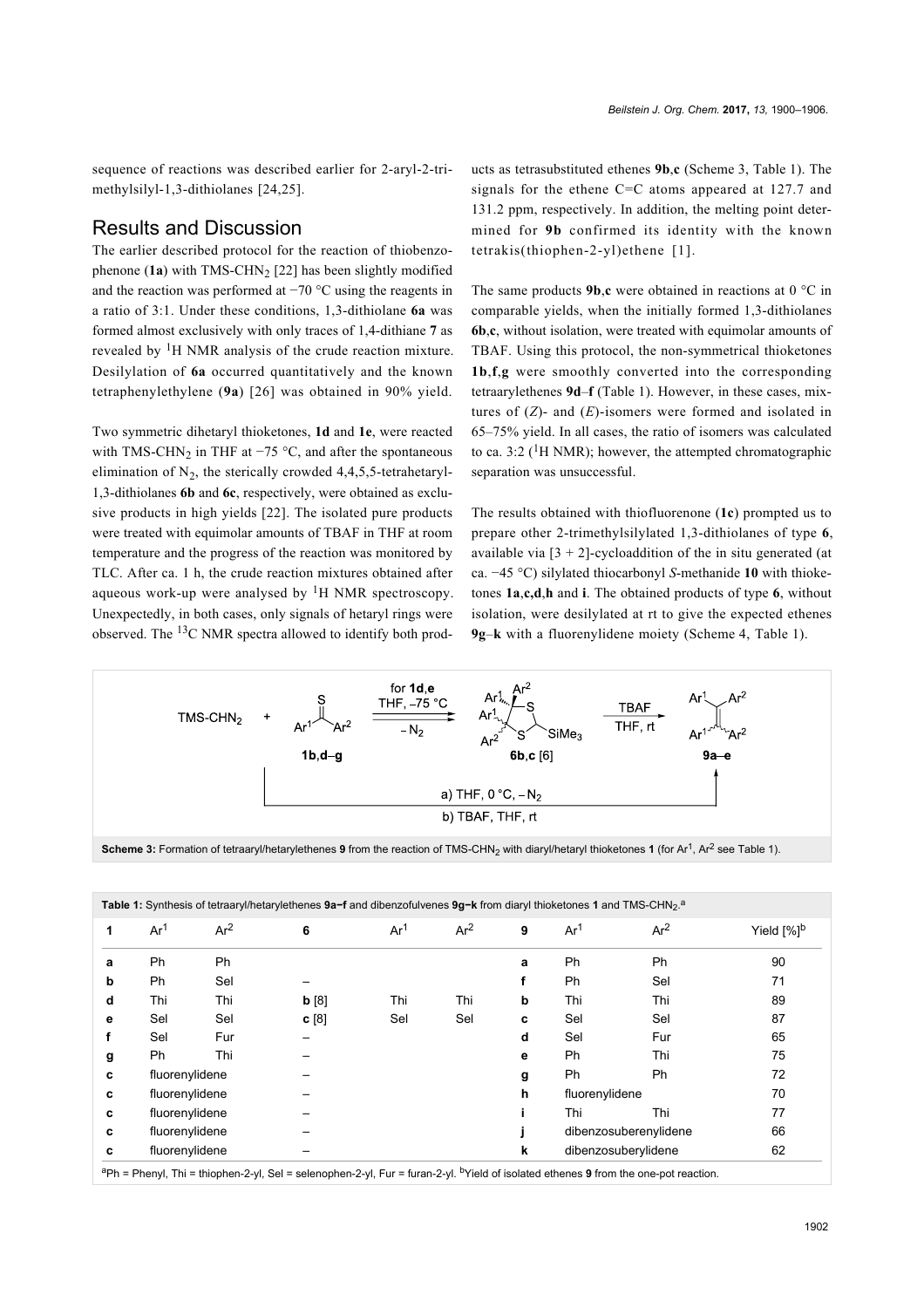<span id="page-3-0"></span>

The unexpected formation of tetrasubstituted ethenes **9** from 1,3-dithiolanes of type **6** requires a mechanistic explanation. The behaviour of these dithiolanes under desilylation conditions differs significantly from that of 4,5-unsubstituted 1,3 dithiolane **13c** ([Scheme 5](#page-3-1)). In the latter case, the desilylation leads to the corresponding carbanion, which can be trapped with an aldehyde to give **14** [\[24,25\].](#page-6-8) In contrast, the carbanion **11** undergoes a spontaneous cycloreversion to yield tetraaryl/ hetarylethene **9** and dithioformic acid anion (**12**).

For comparison reasons, two other 2-trimethylsilyl 1,3-dithiolanes **13a**,**b** with no substituents at C4 and C5 were prepared and tested in desilylation reactions performed with TBAF in THF solutions. In both cases, quenching of the intermediate carbanions with water led to the corresponding 1,3-dithiolanes **15a** and **15b**, and no [3 + 2]-cycloreversion of the heterocyclic ring was observed ([Scheme 5\)](#page-3-1). As mentioned before, 1,3-dithiolane **13c** has been reported as a convenient source of a reactive carbanion, which subsequently was trapped with aromatic

<span id="page-3-1"></span>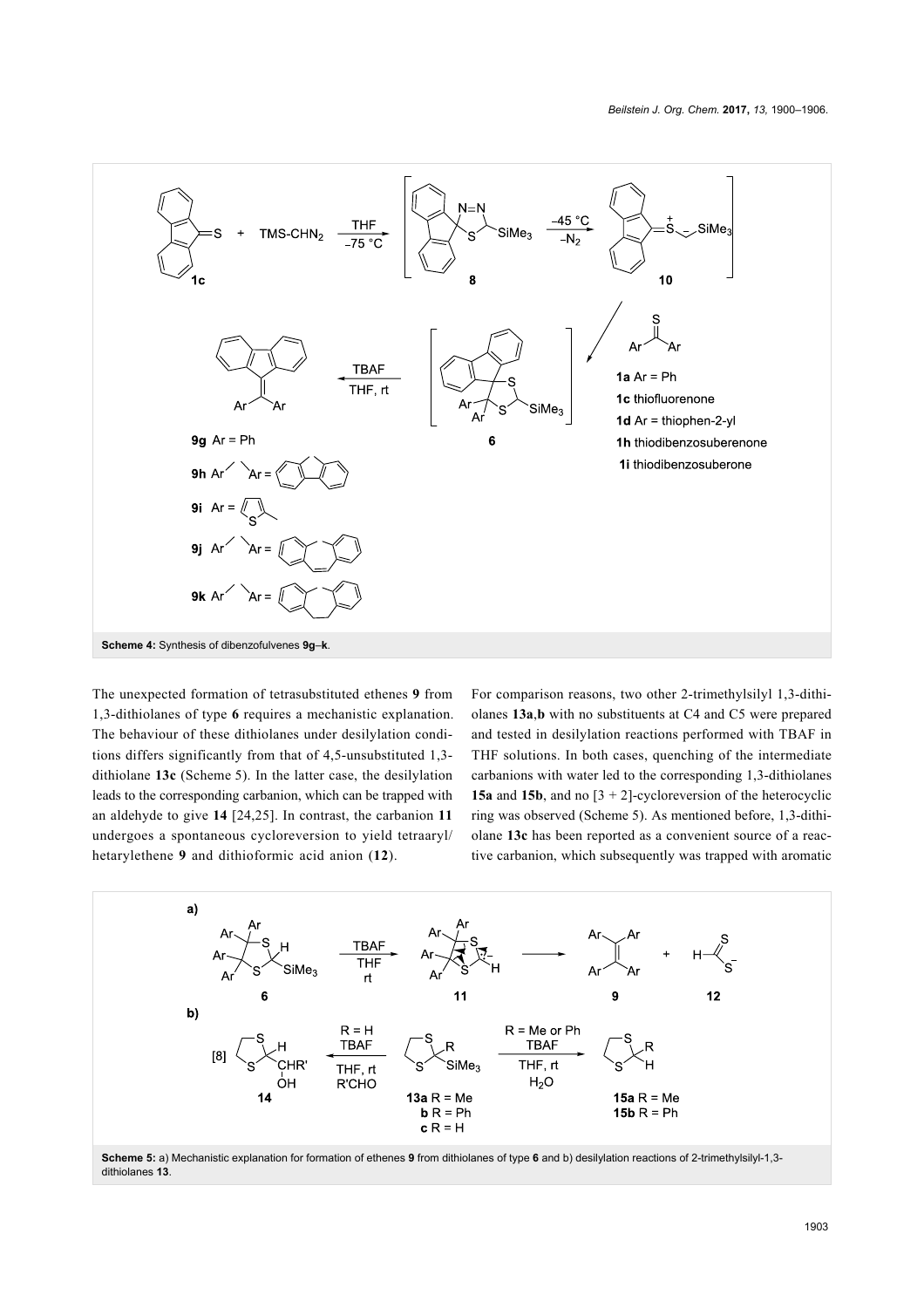or aliphatic aldehydes as electrophilic agents yielding alcohols **14**, which should be considered as protected forms of corresponding α-hydroxyaldehydes [\[24,25\]](#page-6-8). Also in this series, no  $[3 + 2]$ -cycloreversion of the intermediate carbanion leading to the destruction of the heterocyclic ring was observed. These experiments demonstrate that the 4,5-unsubstituted 1,3-dithiolane carbanions generated under mild conditions through desilylation of the appropriate precursors **13** do not require an electron-withdrawing substituent for their stabilization [\[29\]](#page-6-10).

The preparation of 1,3-dithianes and 1,3-dithiolanes, as well as the generation of the corresponding carbanions are widely applied in the umpolung chemistry [\[27,28\]](#page-6-11) and in the chemistry of protective groups [\[29,30\]](#page-6-10), but tetrasubstituted ethenes have never been prepared by using this approach.

#### **Conclusion**

The presented study showed that 2-trimethylsilyl-4,4,5,5 tetraaryl-1,3-dithiolanes, readily available by treatment of hetaryl thioketones with trimethylsilyl diazomethane (TMS- $CHN<sub>2</sub>$ ), are superior substrates for the preparation of tetraarylethenes. Another group of 2-trimethylsilylated 1,3 dithiolanes, obtained through the  $[3 + 2]$ -cycloaddition of trimethylsilylated thiofluorenone *S*-methanide with aryl and hetaryl thioketones can also be used for this transformation. The described protocol opens a new, straightforward access to a series of new dibenzofulvenes [\[7\]](#page-5-3) containing hetaryl rings, which can be of great interest in materials chemistry and related sciences. The key intermediate in the reaction is the 1,3-dithiolane carbanion, which, in contrast to the 4,5-unsubstituted analogues, undergoes a spontaneous cycloreversion reaction to give tetraarylethene and dithioformate anion. This method supplements the list of preparatively useful olefination reactions and is another proof for the utility of aryl and hetaryl thioketones in organic synthesis [\[18\]](#page-6-3). Another important feature of the presented system with a potential, practical application to materials and coordination chemistry is the release of strictly controlled amounts of the dithioformate anion under mild, neutral conditions [\[31\]](#page-6-12).

### **Experimental**

**General information:** Solvents and chemicals were purchased and used as received without further purification. Products were purified by standard column chromatography on silica gel (230–400 mesh, Merck). Unless stated otherwise, yields refer to analytically pure samples. NMR spectra were recorded with a Bruker Avance III 600 MHz (<sup>1</sup>H NMR [600 MHz]; <sup>13</sup>C NMR [151 MHz]) instrument. Chemical shifts are reported relative to solvent residual peaks  $(^1H \text{ NMR}: \delta \text{ } 7.26 \text{ ppm } [\text{CHCl}_3];$ <sup>13</sup>C NMR: δ 77.0 ppm [CDCl<sub>3</sub>]). IR spectra were registered with a FTIR NEXUS spectrometer (as film or KBr pellets). High resolution MS measurements were performed with a GCT Premier Waters instrument. Melting points were determined in capillaries with a Stuart SMP30 apparatus with automatic temperature monitoring. Microwave-supported syntheses of thioketones **1** were performed using the CEM-focused Microwavetype Discover SPD reactor.

**Starting materials:** Trimethylsilyldiazomethane (TMS-CHN2) was a commercial reagent which was used in all reactions as 1 M THF solution without further purification. Thiobenzophenone (**1a**), thiodibenzosuberenone (**1h**), and thiodibenzosuberone (**1i**) were prepared from the corresponding ketones by treatment with Lawesson's reagent (L.R.) in toluene upon irradiation with microwaves (150 W) over 2 min [\[32\].](#page-6-13) The most efficient method for the preparation of thiofluorenone (**1c**) was the thionation of fluorenone by simultaneous passing of dry hydrogen chloride and hydrogen sulfide streams through the ethanolic solution at  $0-5$  °C (ice bath cooling) [\[33\].](#page-6-14) In analogy to **1a**, hetaryl thioketones **1b**,**d**–**g** were prepared from the corresponding ketones [\[34\]](#page-6-15) by treatment with L.R. in toluene solution upon irradiation with microwaves over 2 min [\[32\].](#page-6-13)

**General Procedure for the one-pot synthesis of ethenes 9a**–**f:** A hetaryl thioketone **1** (1 mmol) was dissolved in THF  $(2-3$  mL) and the solution was cooled to 0 °C (ice bath). Then, the mixture was treated with small portions of an ethereal solution of TMS-CHN<sub>2</sub> (2 M, 0.5 mL, 1 mmol). The reaction was complete after ca. 15 min (TLC, petroleum ether/CH<sub>2</sub>Cl<sub>2</sub> 8:2). Then, a solution of TBAF (1 M in THF, 1 mL, 1 mmol) was added. After complete reaction (TLC, petroleum ether/CH<sub>2</sub>Cl<sub>2</sub> 8:2), the solvent was removed under vacuum, and the residue was subjected to <sup>1</sup>H NMR analysis in CDCl<sub>3</sub> solution. The crude products **9a**–**f** were purified by column chromatography  $(Et_2O/CH_2Cl_2 8:2)$ .

**1,1,2,2-Tetrakis(selenophen-2-yl)ethene** (**9c**): Yield: 236 mg  $(87%)$ ; chromatographic purification (petroleum ether/CHCl<sub>3</sub>) 8:2). Orange crystals; mp 199**–**202 °C; IR (KBr) ν: 3085 (w), 1445 (m), 1429 (m), 1236 (s), 1182 (m), 1116 (m), 1024 (m), 849 (m), 840 (m), 748 (s), 687 (s) cm<sup>-1</sup>; <sup>1</sup>H NMR (600 MHz, CDCl<sup>3</sup> ) δ 7.14**–**7.15 (m, 4 Harom), 7.20**–**7.21 (m, 4 Harom), 8.09 (dd,  $J = 6.0$  Hz, 1.2 Hz, 4 H<sub>arom</sub>) ppm; <sup>13</sup>C NMR (150 MHz, CDCl<sub>3</sub>) δ 129.1, 133.0, 134.2 (12 CH<sub>arom</sub>), 131.2 (2 C=), 149.6  $(4 C_{\text{arom}})$  ppm; anal. calcd for  $C_{18}H_{12}Se_4$  (544.13): C, 39.73; H, 2.22; found: C, 39.68; H, 2.25.

**1,2-Diphenyl-1,2-bis(selenophen-2-yl)ethene** (**9f**, mixture of  $E/Z$  isomers, ratio 2:1.2). Yield: 156 mg  $(71\%)$ ; chromatographic purification (petroleum ether/CHCl<sub>3</sub> 8:2). Yellow crystals; mp 221**–**223 °C; IR (KBr) ν: 3044 (w), 1483 (w), 1439 (m), 1233 (m), 1201 (w), 1071 (w), 1021 (w), 770 (m), 706 (s),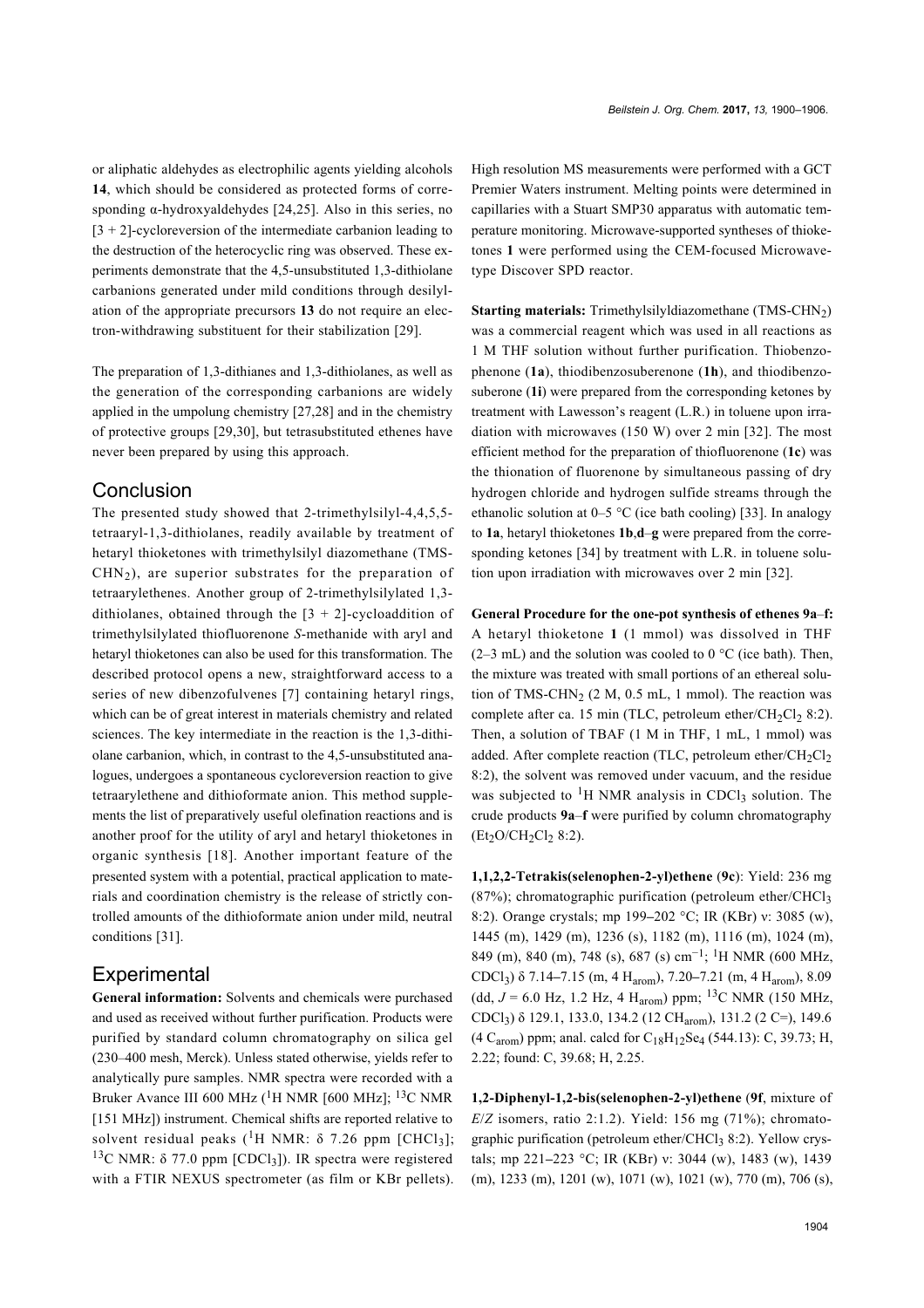685 (s) cm−<sup>1</sup> ; 1H NMR (600 MHz, CDCl3) δ 6.53 (d, *J* = 3.6 Hz, 2 Harom), 6.96 (dd, *J* = 6.0 Hz, 2.4 Hz, 2 Harom), 7.06 (d, *J* = 3.6 Hz, 2 Harom), 7.11**–**7.15 (m, 12 Harom), 7.45**–**7.50 (m, 10 H<sub>arom</sub>), 7.80 (d,  $J = 6.0$  Hz, 2 H<sub>arom</sub>), 8.03 (d,  $J = 5.4$  Hz, 2 H<sub>arom</sub>) ppm; <sup>13</sup>C NMR (150 MHz, CDCl<sub>3</sub>) δ 126.8, 127.6, 128.3, 128.4, 129.1, 129.4, 130.8, 131.4, 132.2, 132.6, 133.0, 133.1 (32 CHarom), 135.0, 136.5, 141.5, 142.9, 151.0, 151.7 (8  $C_{\text{arom}}$ , 4 C=) ppm; anal. calcd for  $C_{22}H_{16}Se_2$  (438.28): C, 60.29; H, 3.68; found: C, 60.09; H, 3.67.

**Synthesis of dibenzofulvenes 9g**–**k:** Thiofluorenone (**1c**, 98 mg, 0.5 mmol) was dissolved in THF (1.5 mL) and the solution was cooled to −78 °C (dry ice/acetone). Then, the mixture was treated with small portions of an ethereal solution of TMS-CHN<sub>2</sub> (2 M, 0.25 mL, 0.5 mmol) until the intense colour of  $1c$ vanished. Next, the mixture was allowed to warm slowly to  $-45$  °C, whereby elimination of N<sub>2</sub> was observed. Then, a solution of thiofluorenone (**1c**) or di(thiophen-2-yl) thioketone (**1d**, 0.5 mmol) in 1.5 mL of THF was added. After ca. 10 min, the cooling bath was replaced by an ice bath  $(0 \degree C)$  and a solution of TBAF (1 M in THF, 1 mL, 1 mmol) was added to the mixture. After removal of the solvent under vacuum, the residue was subjected to  ${}^{1}$ H NMR analysis in CDCl<sub>3</sub> solution. The crude products were purified by column chromatography.

**2,2'-[(9***H***-Fluoren-9-ylidene)methylene]dithiophene** (**9i**): Yield: 132 mg (77%); chromatographic purification (petroleum ether/CHCl3 7:3). Orange crystals; mp 175**–**177 °C; IR (KBr) ν: 3094 (w), 3066(w), 1556 (w), 1445 (m), 1416 (m), 1252 (w), 1220 (w), 837 (w), 777 (m), 713 (s) cm−<sup>1</sup> ; 1H NMR (600 MHz, CDCl3) δ 6.68**–**6.94 (m, 4 Harom), 7.02**–**7.04 (m, 2 Harom), 7.14**–**7.18 (m, 4 Harom), 7.42**–**7.43 (m, 2 Harom), 7.59**–**7.61 (m, 2 H<sub>arom</sub>) ppm; <sup>13</sup>C NMR (150 MHz, CDCl<sub>3</sub>) δ 119.3, 124.8, 126.6, 127.4, 128.1, 128.5, 129.2 (14 CHarom), 137.7, 138.4, 140.6, 144.6 (6  $C_{\text{arom}}$ , 2 C=) ppm; HRMS–ESI<sup>+</sup> (TOF): [M]<sup>+</sup> calcd for  $C_{22}H_{14}S_{2}$ , 342.0537; found, 342.0527.

**Preparation of 1,3-dithiolanes 13a**,**b**: Both compounds were prepared from commercial methyl (trimethylsilyl) ketone or phenyl (trimethylsilyl) ketone [\[35\]](#page-6-16), respectively, by treatment with 1,2-ethanedithiol in the presence of  $BF_3$   $Et_2O$  following a literature protocol [\[36\]](#page-6-17).

**2-Phenyl-2-(trimethyl)silyl-1,3-dithiolane** (**13b**): Yield: 191 mg (75%); colourless solid; mp 52**–**53 °C; IR (KBr) ν: 2952 (m), 2920 (m), 1591 (m), 1496 (m), 1480 (m), 1435 (m), 1245 (vs), 1078 (m), 1036 (m), 922 (m), 840 (vs), 736 (s), 698 (vs), 609 (m), 504 (s) cm<sup>-1</sup>; <sup>1</sup>H NMR (600 MHz, CDCl<sub>3</sub>) δ 0.10 (s, 9H), 2.99–3.05 (m, 2H), 3.20–3.25 (m, 2H), 7.12–7.15 (m, 1Harom), 7.23–7.26 (m, 2Harom), 7.65–7.68 (m, 2H<sub>arom</sub>) ppm; <sup>13</sup>C NMR (150 MHz, CDCl<sub>3</sub>) δ 2.1 (3 CH<sub>3</sub>), 38.9

 $(2 \text{ CH}_2)$ , 58.7  $(C(2))$ , 125.7, 127.4, 127.8 (5 CH<sub>arom</sub>), 144.6 (1  $C_{\text{arom}}$ ) ppm; anal. calcd for  $C_{12}H_{18}S_2Si$  (254.49): C, 56.63; H, 7.13; S, 25.20; found: C, 56.64; H, 7.37; S, 25.31.

**Desilylation of 1,3-dithiolanes 13a**,**b**. General procedure: The corresponding 1,3-dithiolane (0.5 mmol) was dissolved in THF (2 mL) and the solution was cooled to  $0^{\circ}$ C (ice bath). Then, a solution of TBAF (0.5 mL, 1 M in THF, 0.5 mmol) was added portion-wise. The progress of the desilylation was controlled by TLC (petroleum ether/CH<sub>2</sub>Cl<sub>2</sub> 7:3). After removal of the solvent under vacuum, the residue was subjected to  ${}^{1}H$  NMR analysis in CDCl<sub>3</sub> solution. The crude products were purified by column chromatography (petroleum ether/ $CH<sub>2</sub>Cl<sub>2</sub>$ , increasing polarity to  $CH<sub>2</sub>Cl<sub>2</sub>$ ).

## Supporting Information

Supporting Information File 1

Experimental data for compounds **9**, **13**, **15** and copies of the original  ${}^{1}$ H and  ${}^{13}$ C NMR spectra. [\[http://www.beilstein-journals.org/bjoc/content/](http://www.beilstein-journals.org/bjoc/content/supplementary/1860-5397-13-185-S1.pdf) [supplementary/1860-5397-13-185-S1.pdf\]](http://www.beilstein-journals.org/bjoc/content/supplementary/1860-5397-13-185-S1.pdf)

#### Acknowledgements

Financial support by the National Science Centre (NCN, Poland) in the framework of the Maestro-3 grant (2012/06A/ ST5/00219) is gratefully acknowledged.

### References

- <span id="page-5-0"></span>1. Suzuki, T.; Shiohara, H.; Monobe, M.; Sakimura, T.; Tanaka, S.; Yamashita, Y.; Miyashi, T. *Angew. Chem., Int. Ed. Engl.* **1992,** *31,* 455–458. [doi:10.1002/anie.199204551](https://doi.org/10.1002%2Fanie.199204551)
- 2. Fischer, E.; Larsen, J.; Christensen, J. B.; Fourmigué, M.; Madsen, H. G.; Harrit, N. *J. Org. Chem.* **1996,** *61,* 6997–7005. [doi:10.1021/jo960022x](https://doi.org/10.1021%2Fjo960022x)
- 3. Bolzoni, A.; Viglianti, L.; Bossi, A.; Mussini, P. R.; Canteruccio, S.; Baldoli, C.; Licandro, E. *Eur. J. Org. Chem.* **2013,** 7489–7499. [doi:10.1002/ejoc.201300745](https://doi.org/10.1002%2Fejoc.201300745)
- 4. Zhang, G.-F.; Wang, H.; Aldred, M. P.; Chen, T.; Chen, Z.-Q.; Meng, X.; Zhu, M.-Q. *Chem. Mater.* **2014,** *26,* 4433–4446. [doi:10.1021/cm501414b](https://doi.org/10.1021%2Fcm501414b)
- 5. Yamamoto, A.; Matsui, Y.; Asada, T.; Kumeda, M.; Takagi, K.; Suenaga, Y.; Nagae, K.; Ohta, E.; Sato, H.; Koseki, S.; Naito, H.; Ikeda, H. *J. Org. Chem.* **2016,** *81,* 3168–3176. [doi:10.1021/acs.joc.6b00117](https://doi.org/10.1021%2Facs.joc.6b00117)
- <span id="page-5-1"></span>6. Hopf, H.; Sherburn, M. S., Eds. *Cross Conjugation: Modern Dendralene, Radialene and Fulvene Chemistry;* Wiley VCH Verlag GmbH: Weinheim, 2016.
- <span id="page-5-3"></span>7. Shimizu, M.; Nagao, I.; Kiyomoto, S.-i.; Hiyama, T. *Aust. J. Chem.* **2012,** *65,* 1277–1284. [doi:10.1071/CH12060](https://doi.org/10.1071%2FCH12060)
- <span id="page-5-2"></span>8. Gopikrishna, P.; Iyer, P. K. *J. Phys. Chem. C* **2016,** *120,* 26556–26568. [doi:10.1021/acs.jpcc.6b09689](https://doi.org/10.1021%2Facs.jpcc.6b09689)